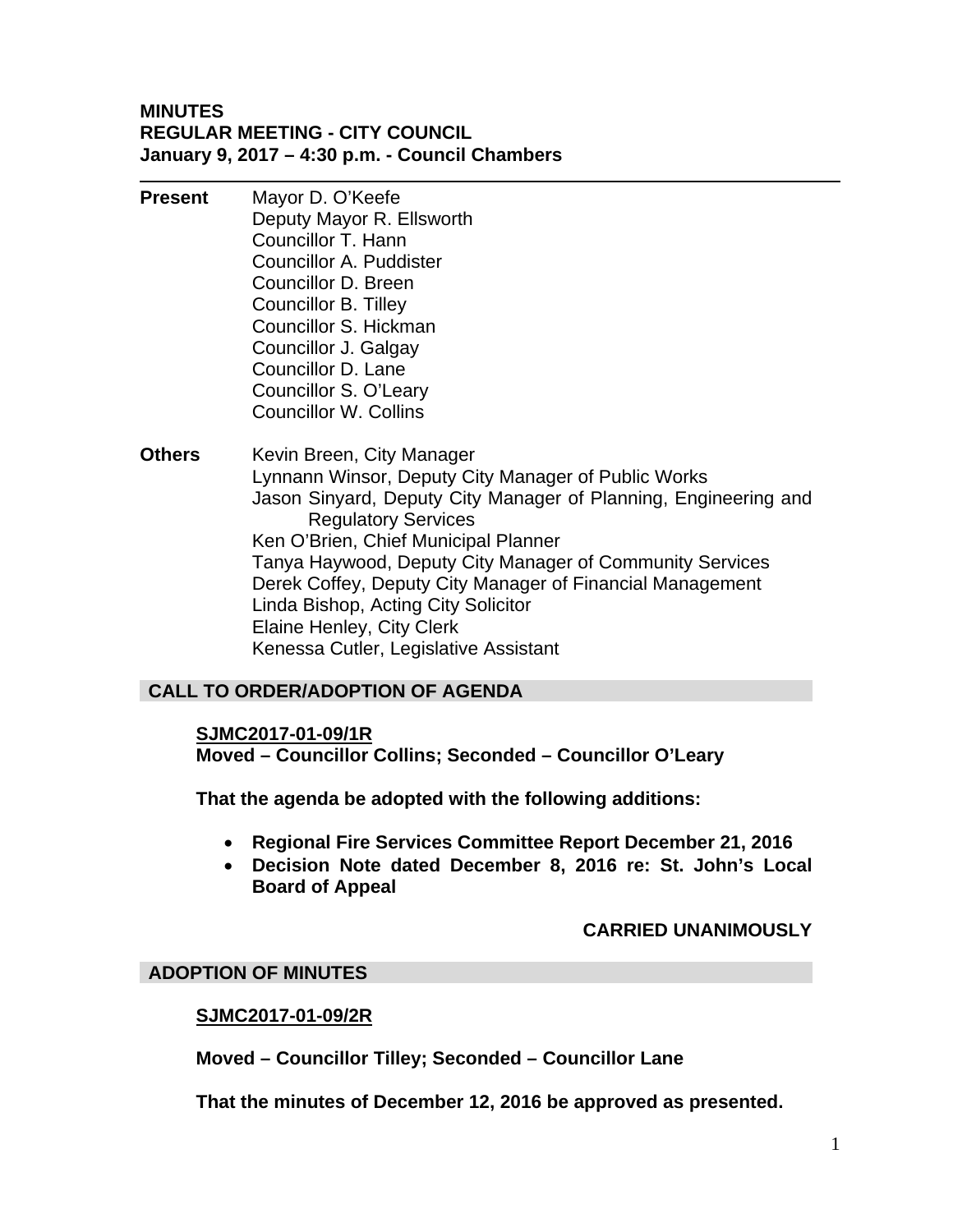## **CARRIED UNANIMOUSLY**

#### **BUSINESS ARISING FROM THE MINUTES**

#### **NOTICES PUBLISHED**

Council considered the following notices published:

- A Discretionary Use application has been submitted by **Volcano Bakery** requesting permission to occupy a portion of **447 Newfoundland Drive** as an Eating Establishment for Café.
- A Discretionary Use application has been submitted requesting permission to occupy a portion of **129 Campbell Avenue** as a Home Occupation for a Catering Business. The proposed business will offer home cooked meals of the ethnic variety.
- A Discretionary Use application has been submitted requesting permission to convert the main floor  $(124 \text{ m}^2)$  from the previous Commercial occupancy to Residential Use at **6 Wood Street**.

#### **SJMC2017-01-09/3R Moved – Councillor Puddister; Seconded – Councillor Lane**

**That the applications be approved subject to all applicable City requirements.** 

#### **CARRIED UNANIMOUSLY**

#### **COMMITTEE REPORTS**

**Planning and Development Standing Committee Report - December 13, 2016** 

Council considered the above noted report.

**SJMC2017-01-09/4R Moved – Councillor Puddister; Seconded – Councillor Galgay** 

**That the report and its recommendations be adopted as presented.** 

**CARRIED UNANIMOUSLY**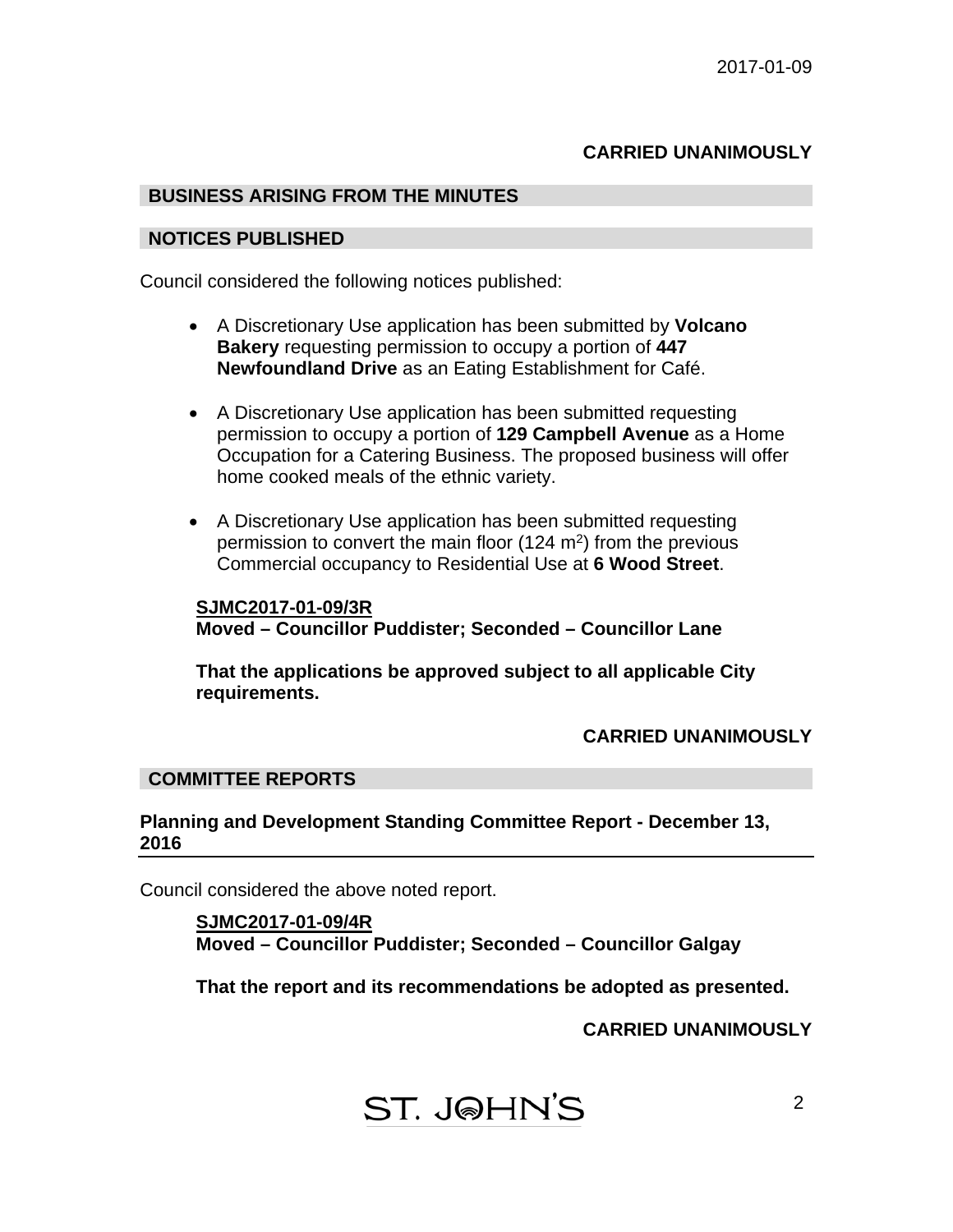## **Economic Development Standing Committee Report – December 14, 2016**

Council considered the above noted report.

#### **SJMC2017-01-09/5R Moved – Councillor Lane; Seconded – Councillor Tilley**

**That the report and its recommendations be adopted as presented.** 

## **CARRIED UNANIMOUSLY**

#### **Development Committee Report – January 3, 2017**

Council considered the above noted report.

## **SJMC2017-01-09/6R Moved – Councillor Puddister; Seconded – Councillor Tilley**

**That the report and its recommendations be adopted as presented.** 

## **CARRIED UNANIMOUSLY**

#### **DEVELOPMENT PERMITS LIST**

*[Link to List](#page-8-0)* 

Council considered, for information, the above-noted for the period December 19, 2016 to January 9, 2017.

## **BUILDING PERMITS LIST**

*[Link to List](#page-9-0)* 

Council considered the Building Permits list dated January 9, 2017.

**SJMC2017-01-09/7R Moved – Councillor Puddister; Seconded – Councillor Lane** 

**That the building permits list dated January 9, 2017 be approved as presented.** 

**CARRIED UNANIMOUSLY** 

## ST. J@HN'S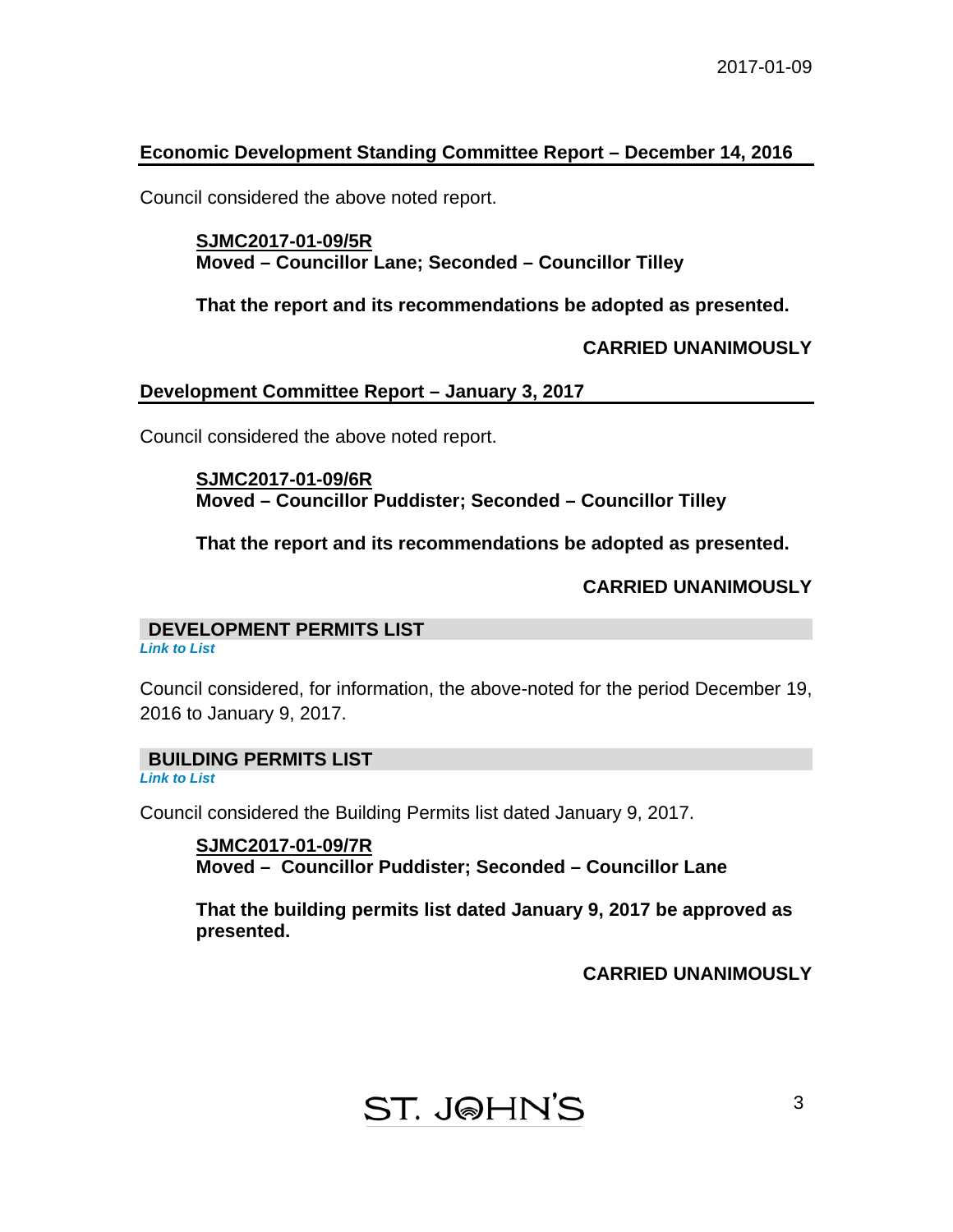## **REQUISITIONS, PAYROLLS AND ACCOUNTS**

*[Link to Memo](#page-14-0)* 

Council considered the requisitions, payrolls and accounts for the weeks ending December 14, December 21, 2016 and January 4, 2017.

#### **SJMC2017-01-09/8R Moved – Councillor Puddister; Seconded – Councillor Lane**

**That the requisitions, payrolls and accounts for the weeks ending December 14, December 21, 2016 and January 4, 2017 be approved as presented totaling \$6,361,894.63, \$5,597,657.18, and \$7,273,792.43 respectively.** 

## **CARRIED UNANIMOUSLY**

#### **TENDERS/RFPS**

**Request for Proposals – O'Leary Avenue at Leary's Brook Bridge Upgrade – Engineering Consulting Services Material** 

Council considered the above noted RFP.

**SJMC2017-01-09/9R Moved – Councillor Puddister; Seconded – Councillor Lane** 

**Council awarded this RFP to CBCL Limited in the amount of \$325,450.00 (HST included).** 

#### **CARRIED UNANIMOUSLY**

#### **Request for Proposals – RFP2016013 – Regional Fire Services Committee**

Council considered the above noted RFP.

**SJMC2017-01-09/10R Moved – Councillor Galgay; Seconded – Deputy Mayor Ellsworth** 

**Council awarded this RFP to US Digital Designs in the amount of \$267,004.98 US (plus taxes).** 

**CARRIED UNANIMOUSLY** 

## ST. J@HN'S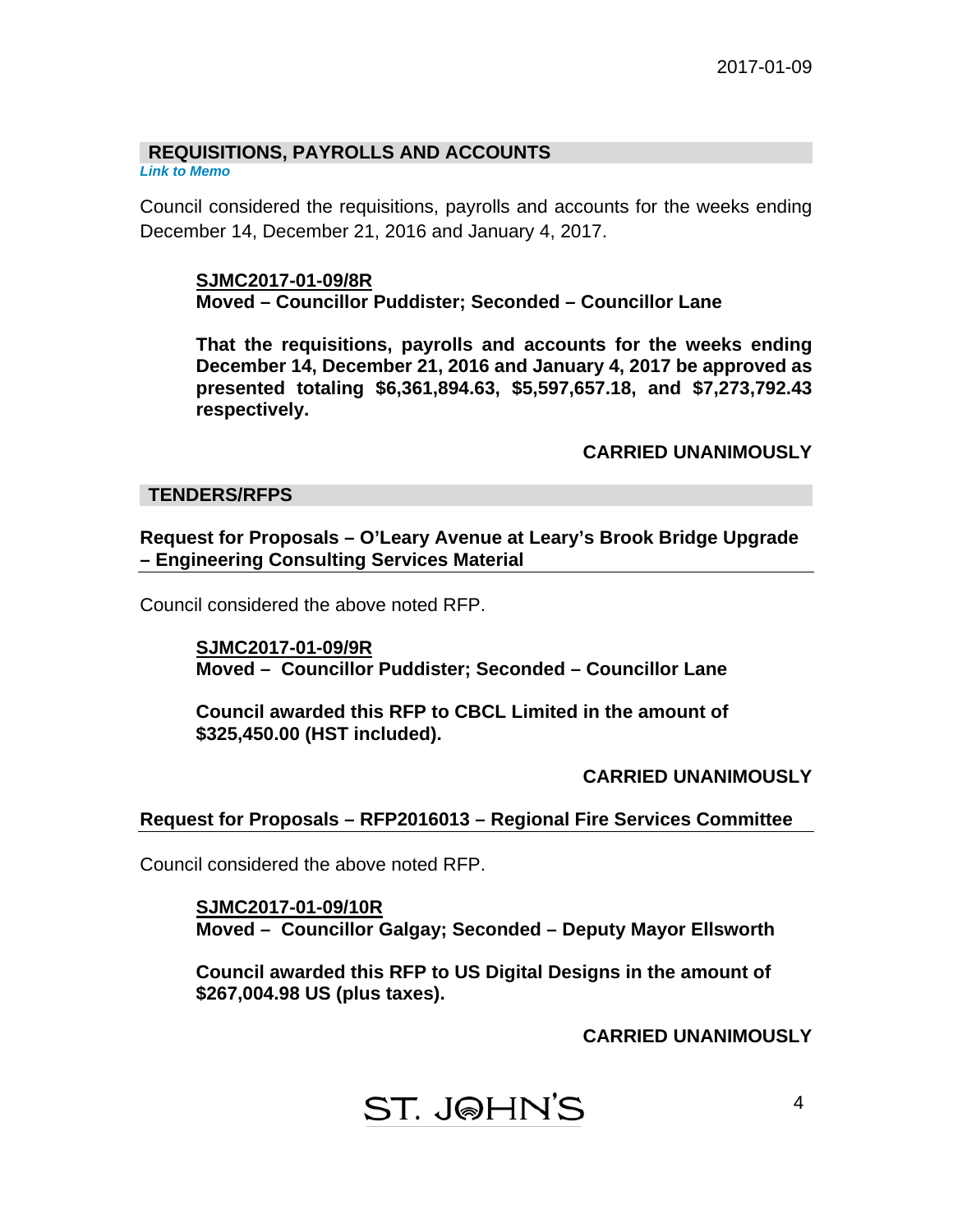#### **NOTICES OF MOTION, RESOLUTIONS QUESTIONS AND PETITIONS**

#### **OTHER BUSINESS**

#### **Decision Note dated December 21, 2016 re: E-Poll Ratification – Tender TP116015391**

Council considered the above noted.

**SJMC2017-01-09/11R Moved – Councillor Galgay; Seconded – Councillor Hickman** 

**That Council awarded this tender to the overall lowest bidder meeting specifications Brenntag Canada Inc. \$ 836,011.00 as per the Public Tendering Act.** 

**CARRIED UNANIMOUSLY** 

**Decision Note dated December 21, 2016 re: Council approval for contract award without tender invitation – Econolite Canada Inc.** 

Council considered the above noted.

**SJMC2017-01-09/12R Moved – Councillor Hann; Seconded – Councillor Breen** 

**That Council awarded this contract to Econolite Canada Inc. who is the sole supplier for the City's traffic controllers as per the attached Public Tendering Act Exception Report. The contract price is \$76,130.25.** 

**CARRIED UNANIMOUSLY** 

**Decision Note dated January 3, 2017 re: Chairing Rotation of Councillors for 2017 Public Meetings 2017 (January – December)** 

Consideration was given to the above noted.

**SJMC2017-01-09/13R Moved – Councillor Hickman; Seconded – Councillor O'Leary** 

**That the following rotation for chairing Public Meetings for 2017 be approved:**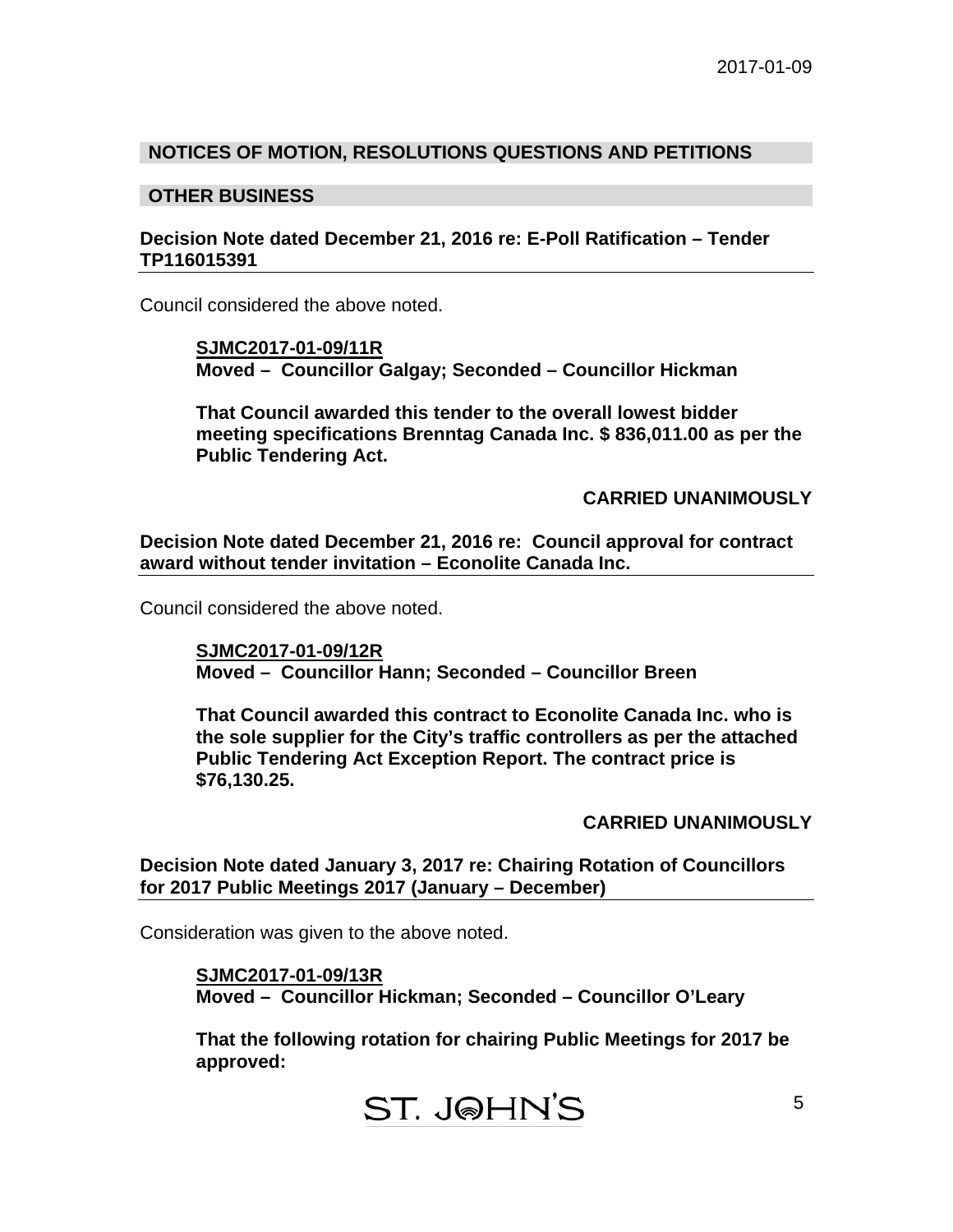| <b>January</b>   | <b>Councillor O'Leary</b>     |
|------------------|-------------------------------|
| <b>February</b>  | <b>Councillor Collins</b>     |
| <b>March</b>     | <b>Councillor Hann</b>        |
| April            | <b>Councillor Hickman</b>     |
| May              | <b>Councillor Lane</b>        |
| June             | <b>Councillor Puddister</b>   |
| July             | <b>Deputy Mayor Ellsworth</b> |
| <b>August</b>    | <b>Councillor Breen</b>       |
| <b>September</b> | <b>Councillor Galgay</b>      |
| <b>October</b>   | <b>Councillor Tilley</b>      |
| <b>November</b>  | <b>Councillor O'Leary</b>     |
| <b>December</b>  | <b>Councillor Collins</b>     |
|                  |                               |

#### **CARRIED UNANIMOUSLY**

**Decision Note dated January 4, 2017 re: Travel – Councillor Danny Breen – Municipalities Newfoundland and Labrador (MNL)**

Council considered the above noted.

**SJMC2017-01-09/14R Moved – Deputy Mayor Ellsworth; Seconded – Councillor Collins** 

**That Council approved the travel and associated costs for Councillor Breen to attend the Urban Municipalities Committee Meeting being held in Bay Roberts, Newfoundland on February 3 and 4, 2017.** 

#### **CARRIED UNANIMOUSLY**

#### **Decision Note dated January 4, 2017 re: Registration – Councillor Jonathan Galgay – Northern Exposures Conference & Trade Show 2017**

Council considered the above noted.

**SJMC2017-01-09/15R Moved – Deputy Mayor Ellsworth; Seconded – Councillor Collins** 

**That Council approved the registration costs for Councillor Galgay to attend the Northern Exposure 2017 Conference and Trade Show being held in St. John's from January 24 to 26, 2017.** 

**CARRIED UNANIMOUSLY**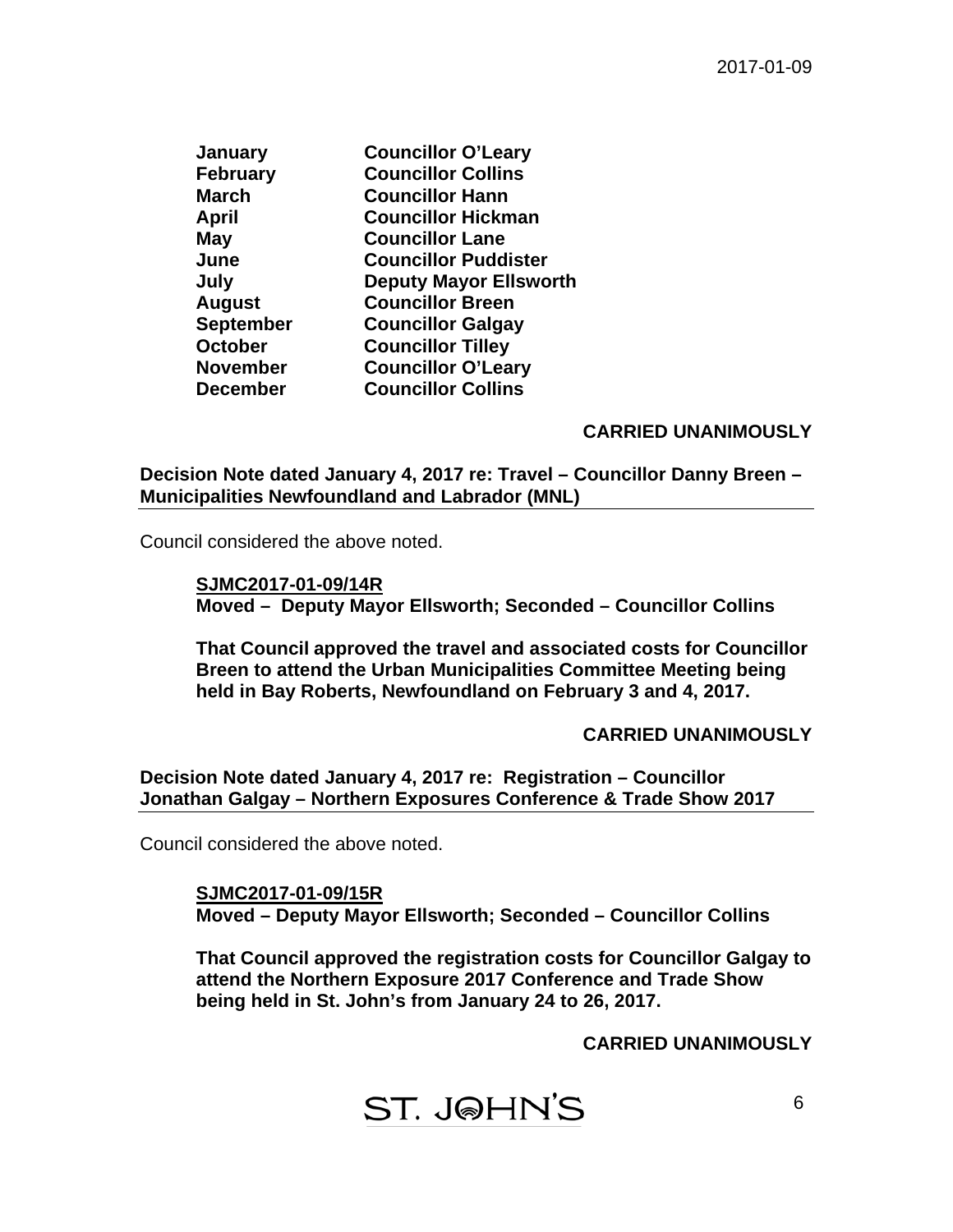**Decision Note dated January 4, 2017 re: St. John's Transportation Commission – New Members** 

Council considered the above noted.

**SJMC2017-01-09/16R Moved – Councillor Lane; Seconded – Councillor O'Leary** 

**That Council ratified the e-poll conducted on December 12, 2016 appointing Shawn Skinner and Colleen Galgay-Johnston as the two new members of the St. John's Transportation Commission effective 2017.** 

**CARRIED UNANIMOUSLY** 

**Decision Note dated January 5, 2017 re: Travel for the Mayor to Big City Mayor's Caucus meetings** 

Council considered the above noted.

**SJMC2017-01-09/17R Moved – Deputy Mayor Ellsworth; Seconded – Councillor Collins** 

**That Council approved the travel and associated costs for Mayor O'Keefe to attend the Big City Mayor's Caucus meetings being held in Ottawa, ON from January 19 – 21, 2017.** 

**CARRIED UNANIMOUSLY** 

#### **Decision Note dated December 8, 2016 re: St. John's Local Board of Appeal**

Council considered the above noted.

**SJMC2017-01-09/18R Moved – Councillor Hann; Seconded – Councillor Puddister** 

**That Council approve the recommendation to reappoint Ms. Raelene Thomas and Mr. William Earle to the Local Board of Appeal for the period of January 7, 2017 – January 6, 2020.** 

**CARRIED UNANIMOUSLY**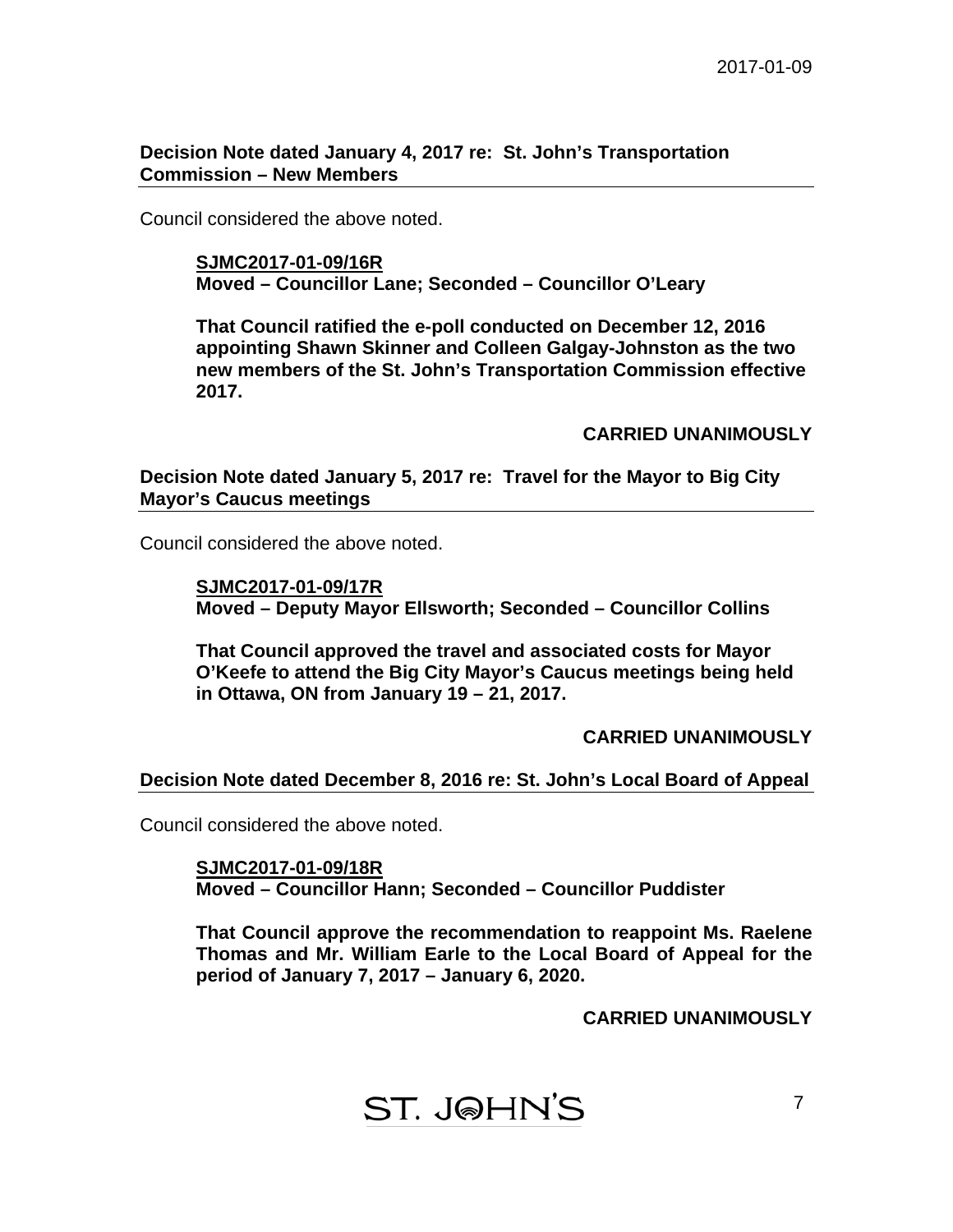## **ADJOURNMENT**

There being no further business, the meeting adjourned at 5:35 p.m.

 **MAYOR** 

\_\_\_\_\_\_\_\_\_\_\_\_\_\_\_\_\_\_\_\_\_\_\_\_

\_\_\_\_\_\_\_\_\_\_\_\_\_\_\_\_\_\_\_\_\_\_\_\_

 **CITY CLERK** 

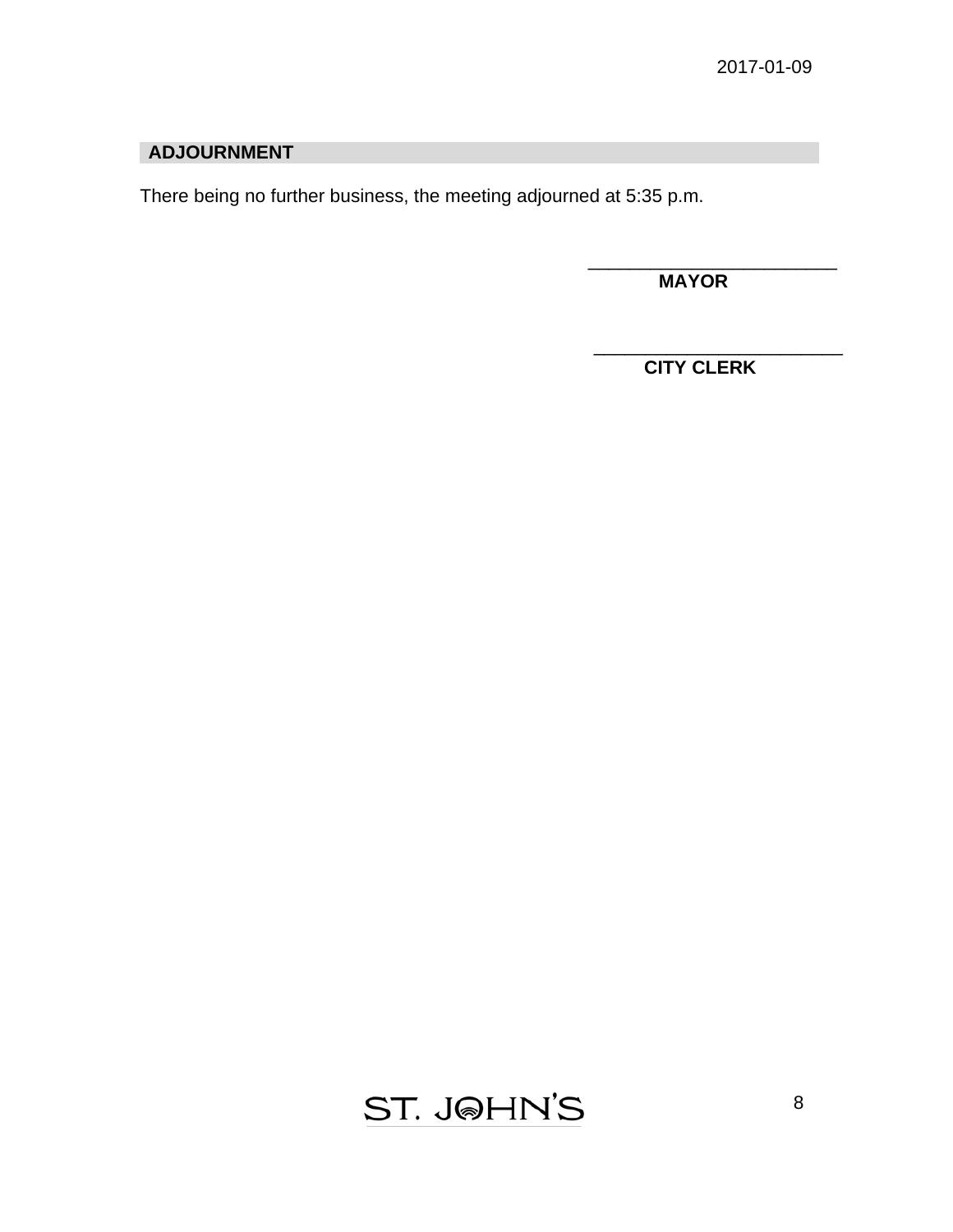#### **DEVELOPMENT PERMITS LIST DEPARTMENT OF PLANNING, ENGINEERING AND REGULATORY SERVICES FOR THE PERIOD OF December 8, 2016 TO January 4, 2017**

<span id="page-8-0"></span>

| Code                                                                                                                                                                                      | <b>Applicant</b>          | Application                                                      | Location                   | Ward           | <b>Development</b><br><b>Officer's Decision</b>                                                             | Date           |  |
|-------------------------------------------------------------------------------------------------------------------------------------------------------------------------------------------|---------------------------|------------------------------------------------------------------|----------------------------|----------------|-------------------------------------------------------------------------------------------------------------|----------------|--|
| <b>COM</b>                                                                                                                                                                                | Dewcor Inc.               | Galway Development<br>CP07A - Decorative<br>Lighting             | 50 Danny Drive             | 5              | <b>Approved</b>                                                                                             | 16-12-08       |  |
| COM                                                                                                                                                                                       | Dewcor Inc.               | <b>Galway Development</b><br>CP07A - Roundabout<br>'C'           | 50 Danny Drive             | 5              | <b>Approved</b>                                                                                             | 16-12-09       |  |
| <b>COM</b>                                                                                                                                                                                | Dewcor Inc.               | <b>Galway Development</b><br>CP07A - Regional<br>Stormwater Pond | 15 Duffett's Road          | 5              | <b>Approved</b>                                                                                             | 16-12-09       |  |
| COM                                                                                                                                                                                       | <b>WSP Canada</b><br>Inc. | CargoJet Warehouse<br>Facility                                   | 39 Aviation Court          | $\mathbf{1}$   | Approved                                                                                                    | $16 - 12 - 12$ |  |
| <b>COM</b>                                                                                                                                                                                | <b>IDDEL</b>              | <b>Building Extension &amp;</b><br>Renovations                   | 544 Water Street           | $\overline{2}$ | Approved                                                                                                    | 16-12-14       |  |
| <b>RES</b>                                                                                                                                                                                |                           | Home Office for HR<br>Consulting &<br>Recruitment                | 49 Cypress Street          |                | Approved                                                                                                    | 16-12-15       |  |
| $\overline{OT}$                                                                                                                                                                           |                           | Proposed Storage of<br>Sea Containers                            | 33 Tobin's Road            | 5              | Rejected -<br>Contrary to<br><b>Section 10.38</b>                                                           | 16-12-16       |  |
| <b>RES</b>                                                                                                                                                                                |                           | Demo/Rebuild for<br>Single Family Dwelling                       | 17 Vaughan Place           |                | Approved                                                                                                    | $16 - 12 - 20$ |  |
| <b>RES</b>                                                                                                                                                                                |                           | Home Office for<br><b>Holistic Nutritionist</b>                  | 30 Reid Sp 3ct             |                | Approved                                                                                                    | $16 - 12 - 20$ |  |
| <b>OT</b>                                                                                                                                                                                 | Eastlink                  | Site Plan for Cell<br>Tower                                      | 1.0 Ninge Road             | 4              | Approved                                                                                                    | 16-12-21       |  |
| COM                                                                                                                                                                                       |                           | Home Office for Off<br>Site Sleep Consulting                     | 44 Mark Nichols<br>$P$ ace | 5              | <b>Approved</b>                                                                                             | 16-12-22       |  |
|                                                                                                                                                                                           |                           |                                                                  |                            |                |                                                                                                             |                |  |
| <b>Code Classification:</b><br>- Residential<br><b>INS</b><br>- Institutional<br><b>RES</b><br>- Indust (al)<br><b>COM</b><br>- Commercial<br>AG<br>- Agriculture<br><b>OT</b><br>- Other |                           |                                                                  |                            |                | <b>Gerard Doran</b><br><b>Development Supervisor</b><br><b>Planning Division - PDR</b><br><b>Department</b> |                |  |

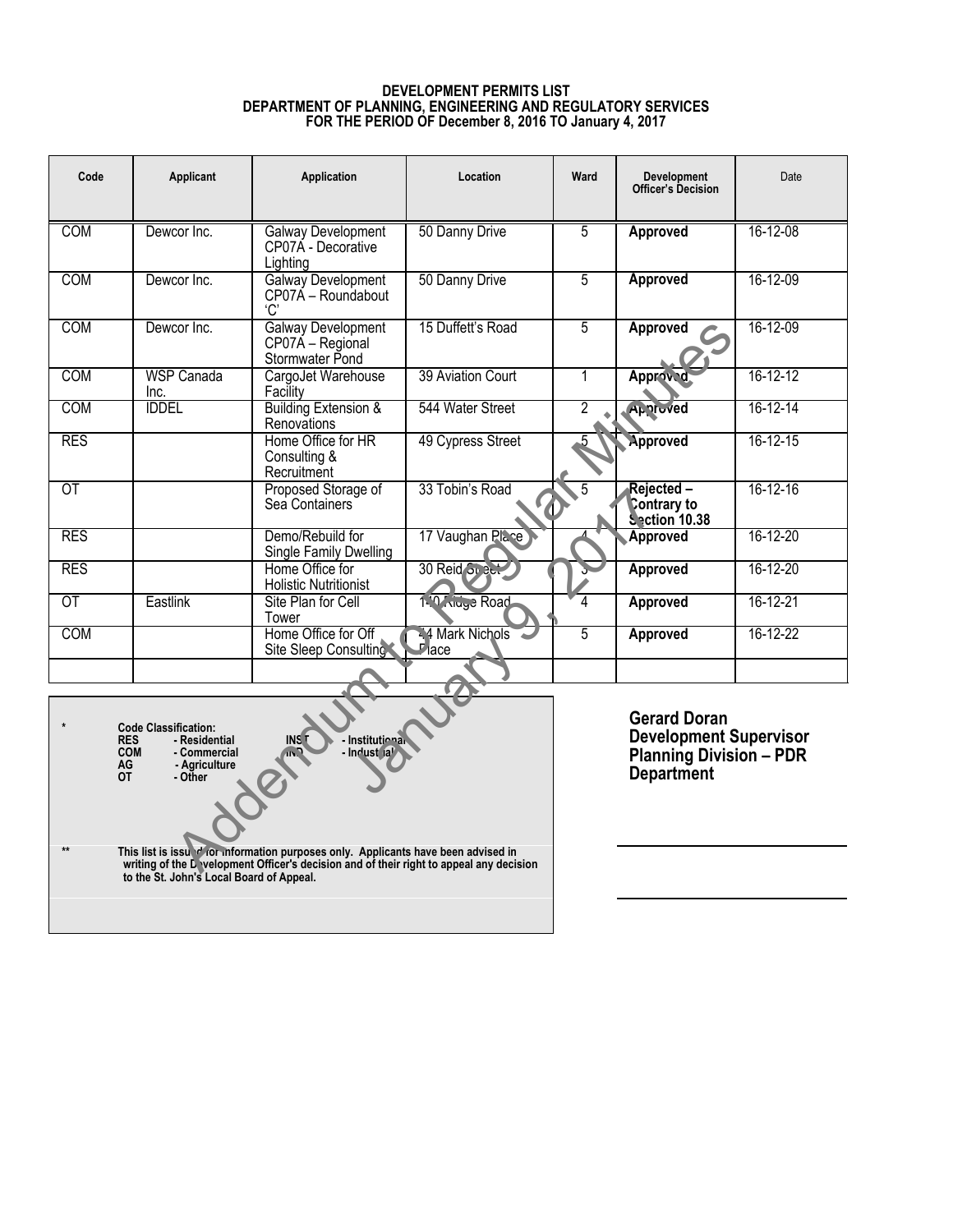## <span id="page-9-0"></span>**Building Permits List Council's December 19, 2016 Regular Meeting**

Permits Issued: 2016/12/08 To 2016/12/14



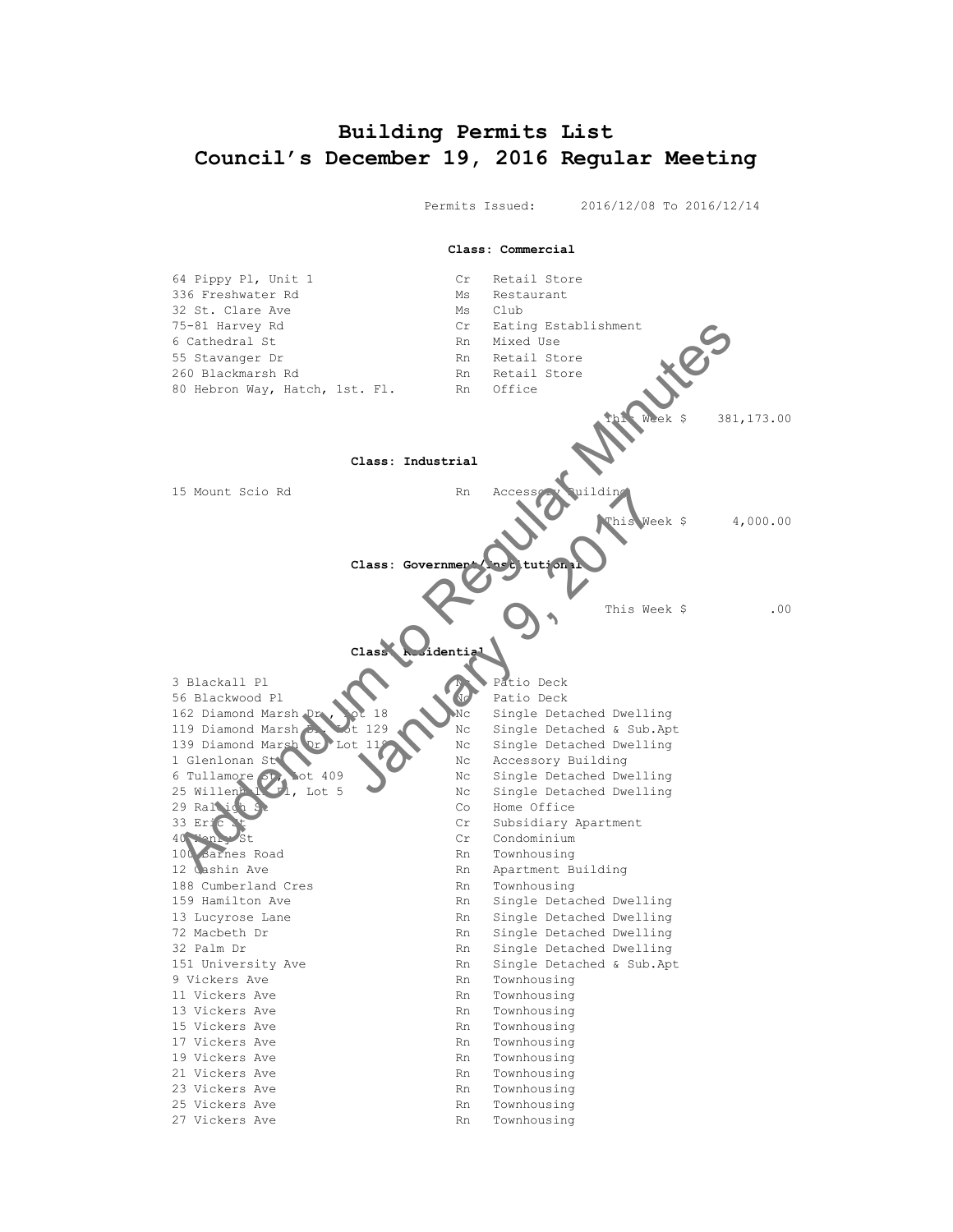| 29 Vickers Ave   | Rn  | Townhousing              |
|------------------|-----|--------------------------|
| 31 Vickers Ave   | Rn. | Townhousing              |
| 33 Vickers Ave   | Rn  | Townhousing              |
| 35 Vickers Ave   | Rn. | Townhousing              |
| 37 Vickers Ave   | Rn. | Townhousing              |
| 39 Vickers Ave   | Rn  | Townhousing              |
| 1 Beech Pl       | Sw  | Single Detached Dwelling |
| 30 Leslie Street | Sw  | Semi-Detached Dwelling   |
| 49 Perlin St     | Sw  | Single Detached Dwelling |
|                  |     |                          |

This Week \$ 15,681,500.00



Commercial \$129,331,321.00 \$124,145,722.00 -4 Industrial \$0.00 \$9,500.00 100 Government/Institutional \$16,013,276.00 \$6,053,109.00 -62 Residential **\$83,310,321.00** \$90,860,955.00 9 Repairs 64,153,916.00 \$4,474,279.00 8 Housing Units (1 & 2 Family Dwelling) **230** 246 7

**TOTAL \$232,808,834.00 \$225,543,565.00** -3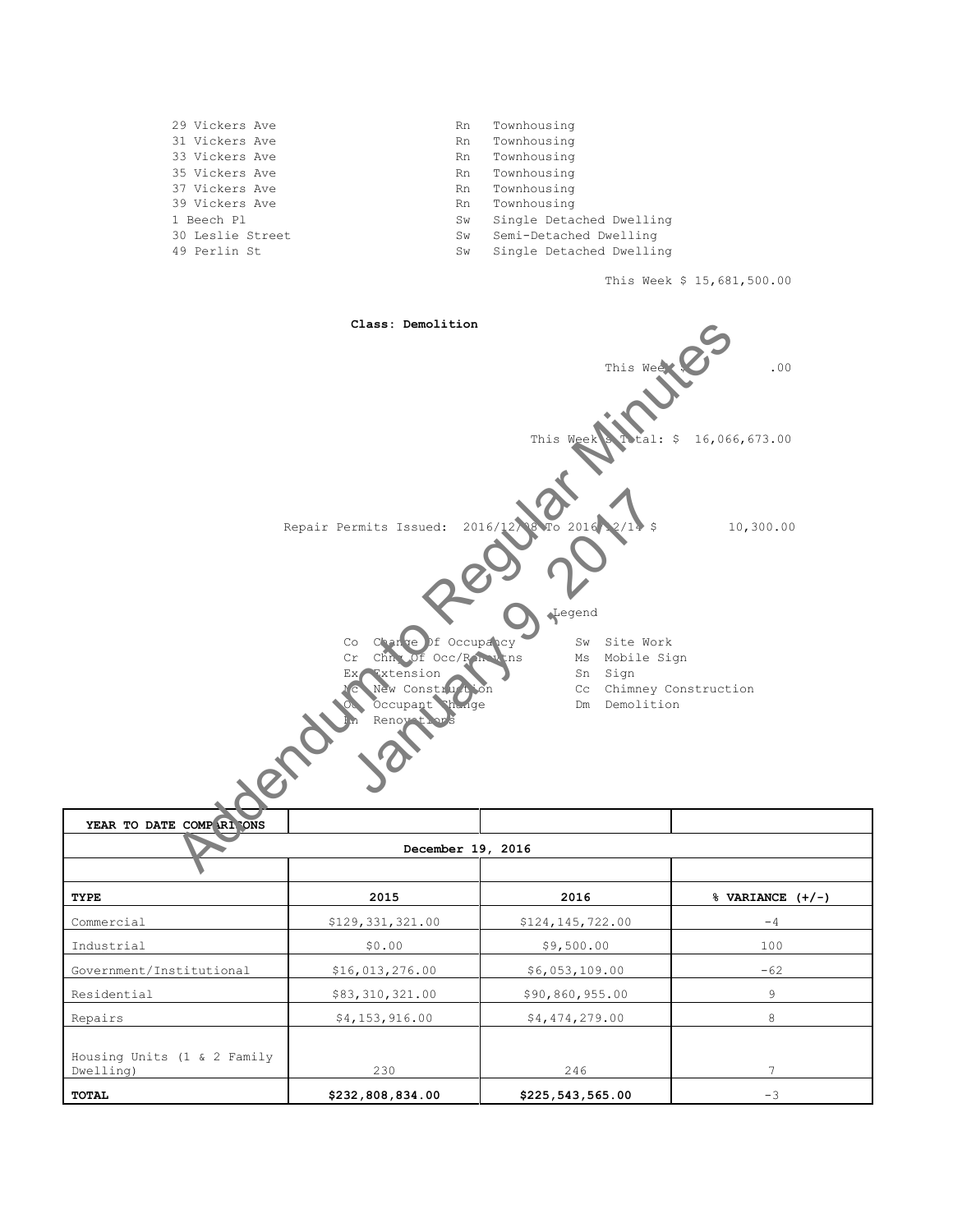Respectfully Submitted,

Jason Sinyard, P. Eng., MBA Deputy City Manger Planning, Engineering & Regulatory Services

> Addendum to Regular Minutes January 9, 2017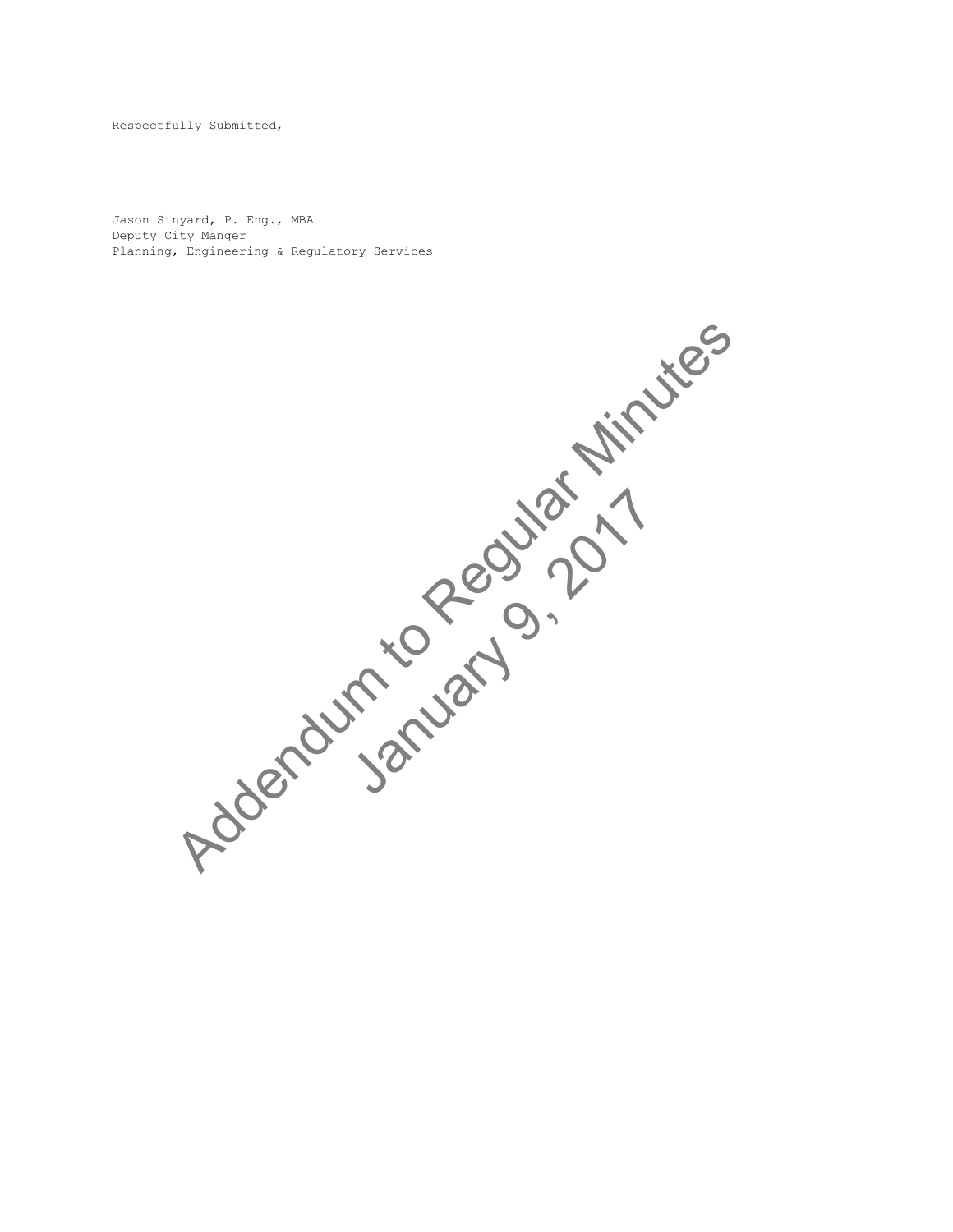## **Building Permits List Council's January 9, 2017 Regular Meeting**

Permits Issued: 2017/01/01 To 2017/01/04

 **Class: Commercial** 75-81 Harvey Rd., Olio Sn Eating Establishment 274 Kenmount Rd Ms Retail Store 300 Kenmount Rd Sn Retail Store 439 Kenmount Rd Sn Car Sales Lot 83 Thorburn Rd 673 Topsail Rd, Omelette Wiz Sn Eating Establishment Avalon Mall, Lids, Suite 2140 Cr Retail Store Veek \$ 80,250.00 **Class: Industrial**  $Neek$  \$ .00 **Class: Governme** This Week \$ .00 **Class: Residential** 8 Ozark Pl Nc Fence 22 Beothuck St Rn Townhousing 24 Beothuck St Rn Townhousing  $30$  Beothuck St  $\qquad$  Rn Townhousing 32 Beothuck St Rn Townhousing 41 Beothuck Street And Rn Townhousing 43 Beothuck St Rn Townhousing 49 Beothuck to Rn Townhousing 51 Beothuck St Rn Townhousing 10 Catherine St Rn Semi-Detached Dwelling 69 Freshwater Rd Rn Single Detached Dwelling 17 Leslie St Rn Single Detached Dwelling 5 Regatta Terr **Rn** Townhousing 6 Regatta Terr Rn Townhousing 7 Regatta Terr **RACI** Rn Townhousing 8 Regatta Terr **RACK RN** Townhousing 9 Regatta Terr **RACIONAL EXECUTE:** Rn Townhousing 10 Regatta Terr Rn Rn Townhousing 11 Regatta Terr Rn Rn Townhousing 12 Regatta Terr Rn Townhousing 13 Regatta Terrace 1999 Rn Townhousing<br>14 Regatta Terrace 1999 Rn Townhousing 14 Regatta Terrace Rn 15 Regatta Terr **RACIONAL EXECUTE:** Rn Townhousing 16 Regatta Terrace **Rn** Townhousing 17 Regatta Terr **RN** Rn Townhousing 18 Regatta Terrace **RACI** Rn Townhousing 19 Regatta Terr **RACIONAL EXECUTE:** Rn Townhousing 7 Stratford Pl **Rn** Single Detached Dwelling 274 Remount Rd<br>
83 Decembent Rd<br>
Addeniana San Addenia Sn Cars Search Corp.<br>
673 Toppsall Rd, Omelette Wiz<br>
87 Toppsall Rd, Omelette Wiz<br>
Regular Minutes Sn Corp.<br>
Class: Industrial<br>
Class: Industrial<br>
Class: Industrial<br>
C Class: Government (ms) tution<br>Class: Covernment (ms) tution<br>Class<br>Class<br>Class<br>Class<br>Class<br>Class<br>Townhousing<br>Rn Townhousing<br>Rn Townhousing<br>Rn Townhousing<br>Rn Townhousing<br>Rn Townhousing<br>Rn Townhousing<br>Rn Townhousing<br>Rn Townho

This Week \$ 613,885.00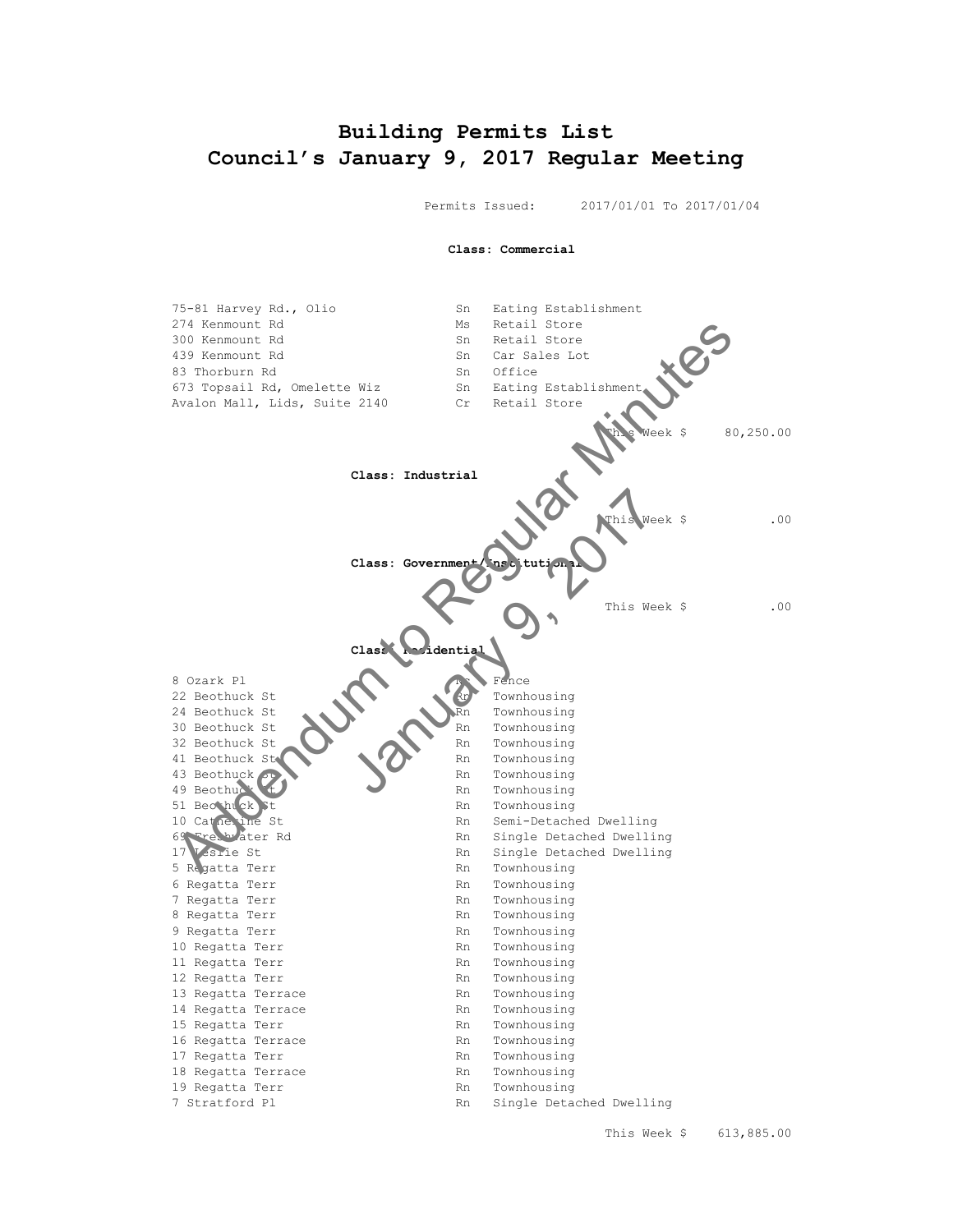This Week \$ .00 This Week 's Total: \$ 694,135.00 Repair Permits Issued: 2017/01/01 To 2017/01/04 \$ .00 Legend Co Change Of Occupancy Sw Site Work Cr Chng Of Occ/Renovtns Ms Mobile Sign Ex Extension Sn Sn Sign Nc New Construction Cc Chimney Construction Oc Occupant Change **Dm** Demolition Rn Renovations Year To Date Comparisons **January 9, 2017 TYPE 2016 2017 % VARIANCE (+/-)**  $\sim$  Commercial  $\sim$  \$80,250.00 -90 Industrial \$0.00 \$0.00 0  $\sim$   $\sim$  \$0.00 \$0.00 \$0.00 0 0 0 Residential \$181,122.00 \$613,885.00 239 Repairs (\$2,500.00 \$9.00 \$0.00 -100 Housing Units  $(1 \&$ Dwelling)  $\bigcup_{i=1}^{\infty}$  0 0 0 0 **TOTAL 985,622.00 694,135.00** -30 Example of Occupancy<br>
Co Change of Occupancy<br>
Ex Extension<br>
No be Cocorpant Change<br>
No be Cocorpant Change<br>
No be Cocorpant Change<br>
The Regular Minutes of Cocorpant Change<br>
The Regular Minutes of Contractions<br>
The Regular No. 0 Cocupant Change<br>
Year To Date Comp risons<br>
January 1991<br>
2016<br>
1992<br>
1992<br>
1993<br>
1993<br>
1993<br>
1994<br>
1994<br>
1994<br>
1994<br>
1994<br>
1994<br>
1994<br>
1994<br>
1994<br>
1994<br>
1994<br>
1994<br>
1994<br>
1994<br>
1996<br>
1996<br>
1996<br>
1996<br>
1996<br>
1996<br>
199

**Class: Demolition**

Respectfull Submitted,

Jason Sinyard, P. Eng., MBA Deputy City Manger Planning, Engineering & Regulatory Services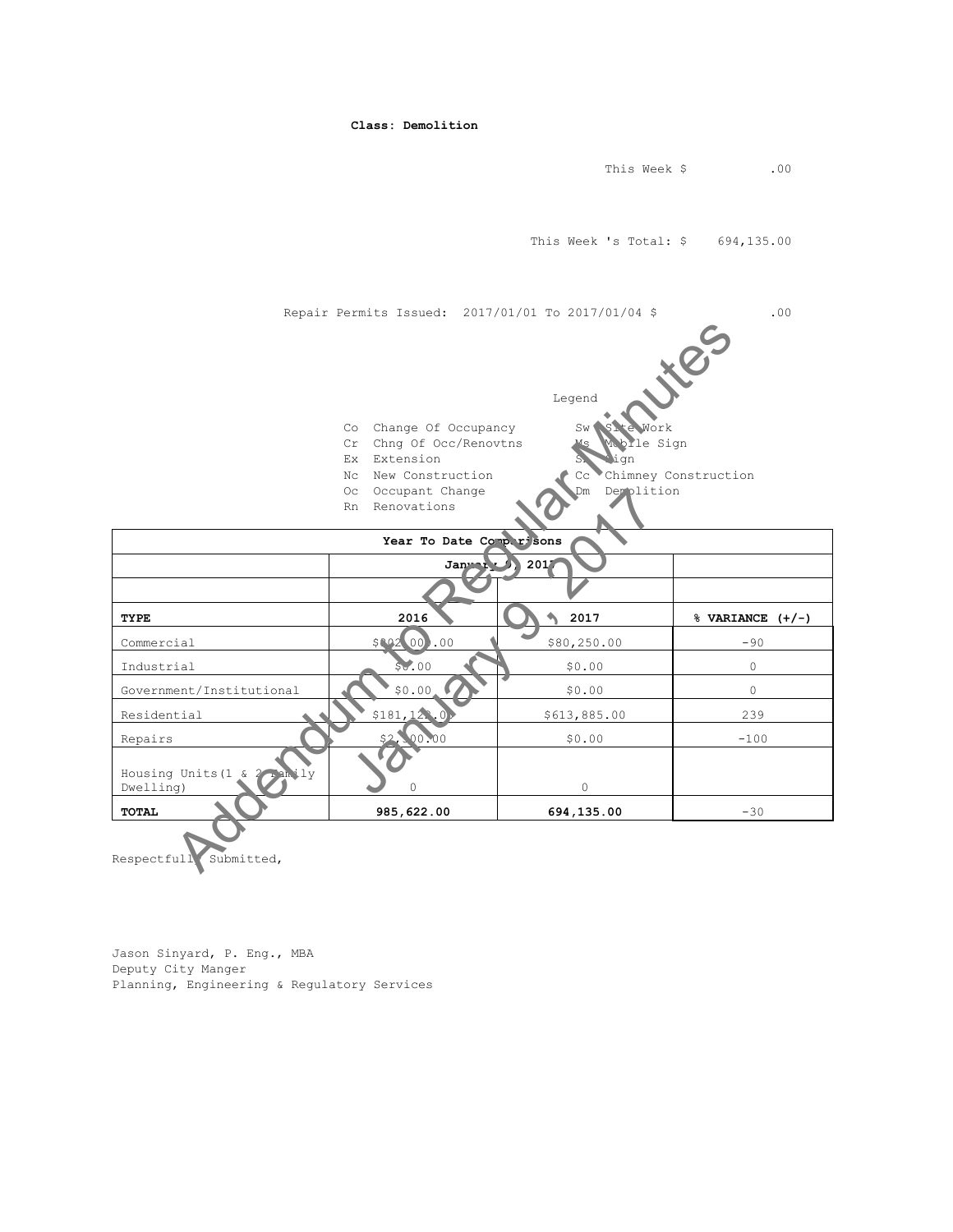# <span id="page-14-0"></span>MEMORANDUM





DEPARTMENT OF FINANCE CITY OF ST. JOHN'S PO BOX 908 ST. JOHN'S NL CANADA A1C 5M2 WWW.STJOHNS.CA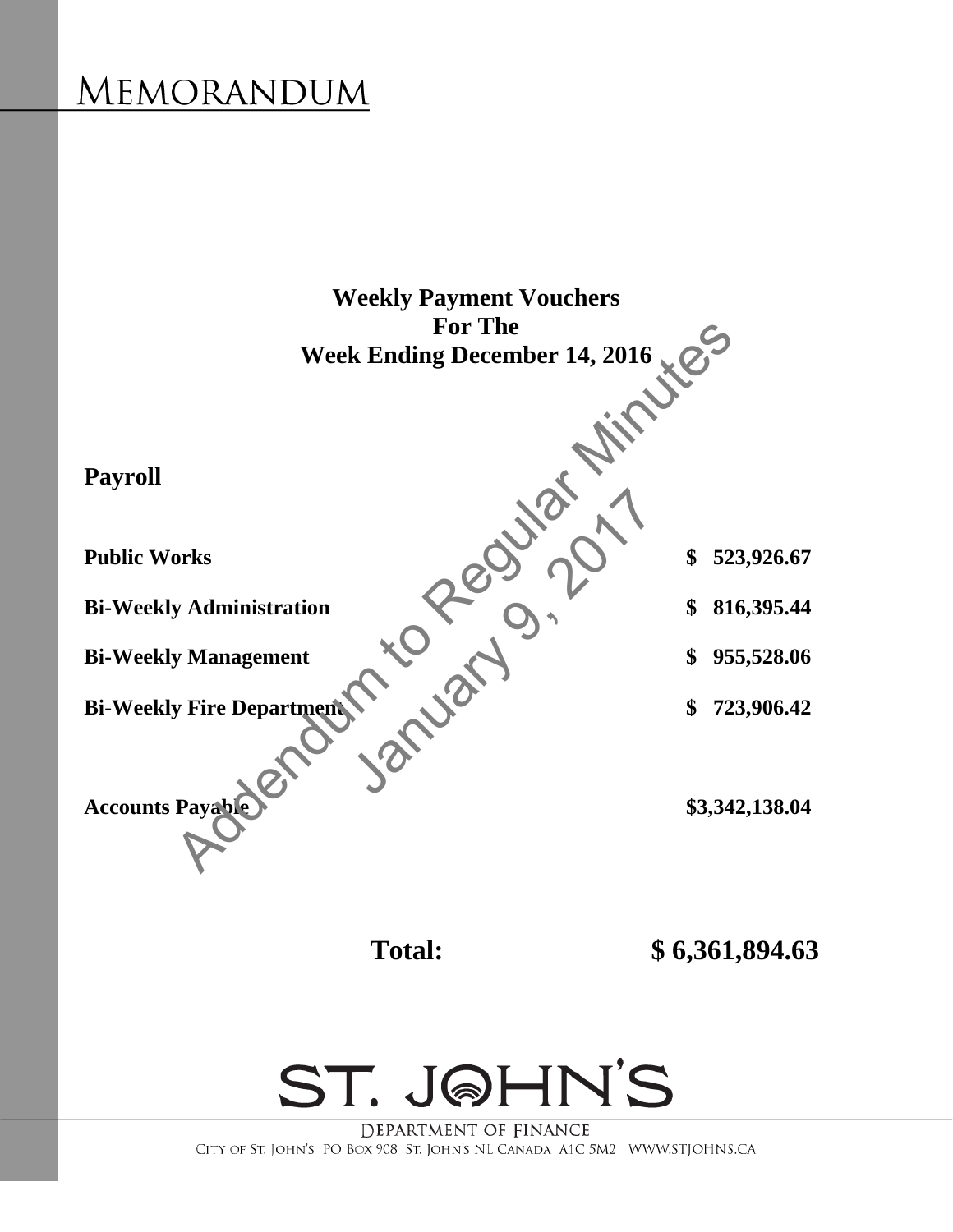# MEMORANDUM





DEPARTMENT OF FINANCE CITY OF ST. JOHN'S PO BOX 908 ST. JOHN'S NL CANADA A1C 5M2 WWW.STJOHNS.CA